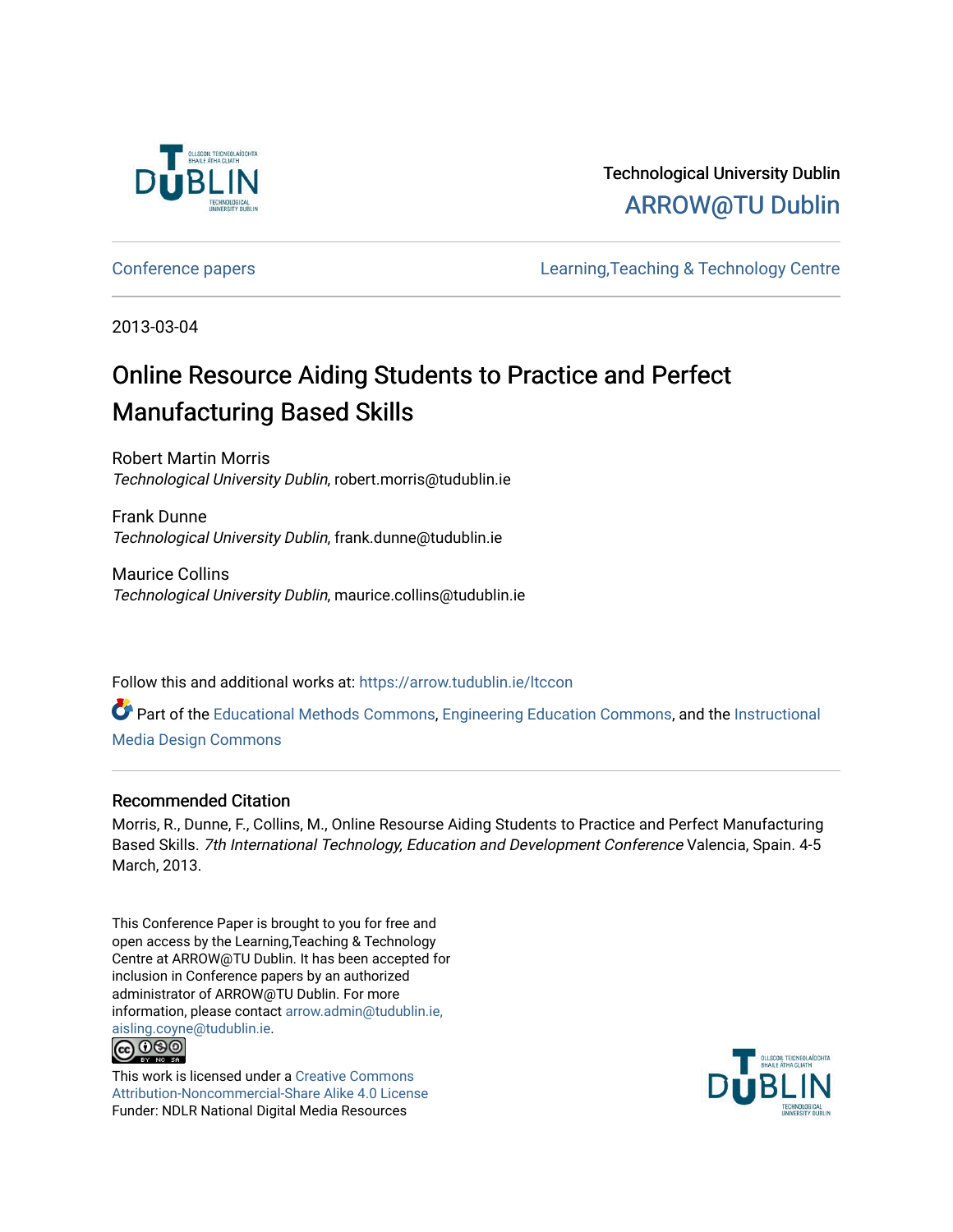# **TITLE**

# **ONLINE RESOURSE AIDING STUDENTS TO PRACTICE AND PERFECT MANUFACTURING BASED SKILLS**

**Frank Dunne<sup>1</sup> , Robert Morris2, Maurice Collins3.**

<sup>1</sup>Dublin Institute of Technology, Ireland. <sup>2</sup> Dublin Institute of Technology, Ireland.  $3$  Dublin Institute of Technology, Ireland.

frank.dunne@dit.ie , robert.morris@dit.ie , maurice.collins@dit.ie

#### **Abstract**

As part of our teaching in the Departments of Fabrication and Transport Engineering in the Dublin Institute of Technology we use industrial metal folding machines to help students to learn the sequencing of folds on manufactured sheet metal components. Many students have difficulty visualising the folding sequences required to complete practical manufacturing assignments. This paper details the digital media resource which was developed to provide students with the opportunity to offer a proposed solution to questions which relate to the folding sequence required for these components. Feedback is provided through the medium of pre recorded videos which show the component being folded using the folding sequence the student has suggested. If the folding sequence the student has suggested is correct they are guided to a video which shows the successful folding of the component. If the folding sequence the student has suggested is incorrect they are guided to video which highlights the errors and provides guidance of on the criteria for the selection of the correct bend sequence. The students can access this resource at any time to practice and perfect their ability to sequence folds correctly. A student survey was carried out and the data was analyzed. Detailed in the Paper are the findings and recommendations which arose from the student Survey.

Keywords: Online Resource, Manufacturing based Skills, Practical Manufacturing Assignments.

#### **1 INTRODUCTION AND RESEARCH METHODOLOGY**

This paper outlines a small scale case study research project for which an action research approach was adopted. Funding for this project was provided By the Irish National Digital Learning Resources (NDLR) [8].The research was conducted in the Departments of Fabrication and Transport Engineering In the Dublin Institute of Technology Ireland. The case in relating to this project is addressing the learning needs of a group on students who have limited access to specialist manufacturing equipment which is essential to their learning. Henn et al. (2010) [1]. Suggest that cases are units of investigation, individuals, communities, groups. Stake, (1995) [2] does not see the case study as a method, but suggests that some research methods inform the case, he offers that, Case is not the method, it is the object of study. Yin, (2009) [3] holds the view that, a case study is an empirical study that investigates a contemporary phenomenon in depth and with its real life context. This project originated out of an informal discussion between the three authors, we were exploring the possibility of increasing the access for our engineering students to industrial folding machines. We are all involved in the delivery of practical metal fabrication modules on engineering degrees programs. It was our considered opinion that increased access to the folding machine would improve the students' performance in solving a specific set of written assessment questions. Unfortunately, it was not possible to arrange the additional access to the machines, so a decision was made to explore an alternative additional resource to aid the students who struggled with these questions. These questions relate to the sequencing of the folding of sheet metal manufactured components.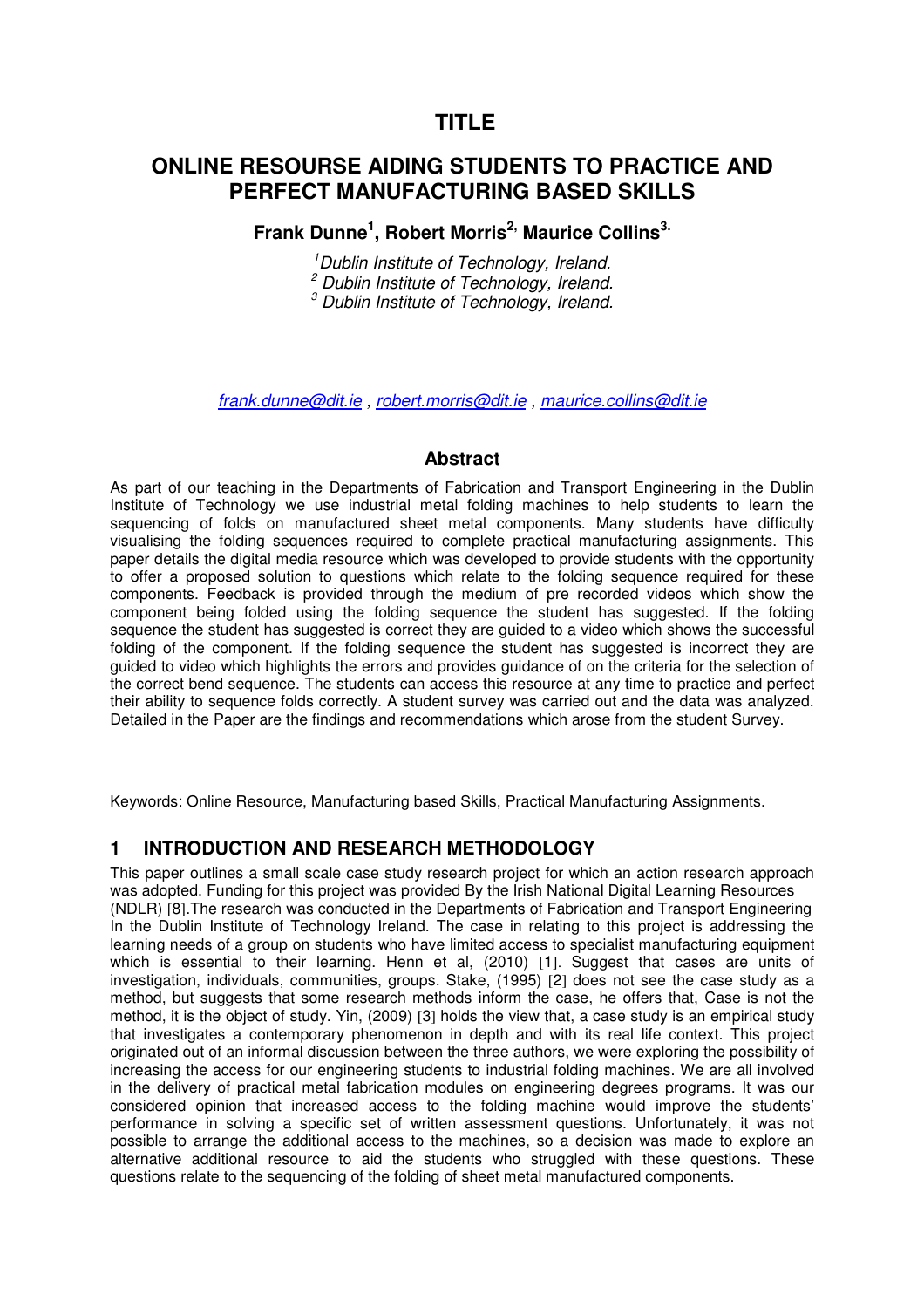While considering our task we identified that it is strongly recognised in higher education research that students in higher education must develop the practice of engaging in independent self directed learning in order to succeed in their studies and later in their working lives. Tinto, (1993); Upcraft et al (1989) [4]. It was decided that we would develop a web based aid to supplement the students learning. The online digital resource developed as part of this project provides the students with the opportunity to engage in self directed learning. The students can access this resource at their convenience, as there a time limit is not set they are facilitated to learn at their own pace.

The resource provides the students with clear constructive feedback. Repeated use of the resource has resulted in a measurable increase in the students understanding of the folding process and an improvement in their ability to sequence folds correctly. The process of sequencing the folds on manufactured sheet-metal components and how the students' knowledge of this process is assessed is explained in Section 2.

### **2 THE LEARNING OUTCOME.**

In order to understand the importance for the students of the learning outcome measured during this project, some explanation is necessary. The teaching of the skill of correctly sequencing folds on manufactured sheet metal components is delivered to students as part of fabrication modules. The teaching methodology currently used for this task is demonstration and supervised hands-on practical workshop/laboratory sessions. During these sessions the students learn to produce sheet metal components to detailed specifications provided on technical drawings. The final stage of the production of the components requires the component to be folded on an industrial folding machine. Failure to order the folds on the component correctly renders it unusable for its intended task. Economical use of materials and machine production time is of crucial importance in modern manufacturing industries. An example of a manufactured sheet metal component would be the front panel on a filing cabinet drawer. Prior to being folded the component is flat and has notches in the four corners. Due to the limitations of the folding machines design, if the edges are not folded in the correct order it will not be possible to position the part so as to perform the subsequent fold.

The process of folding sheet metal using industrial folding machines commonly known as "Press Breaks", involves the work-piece being pressed between a top punch tool and bottom "V" die tool. The three stages of a single fold and a before and after image are detailed in Figure 1.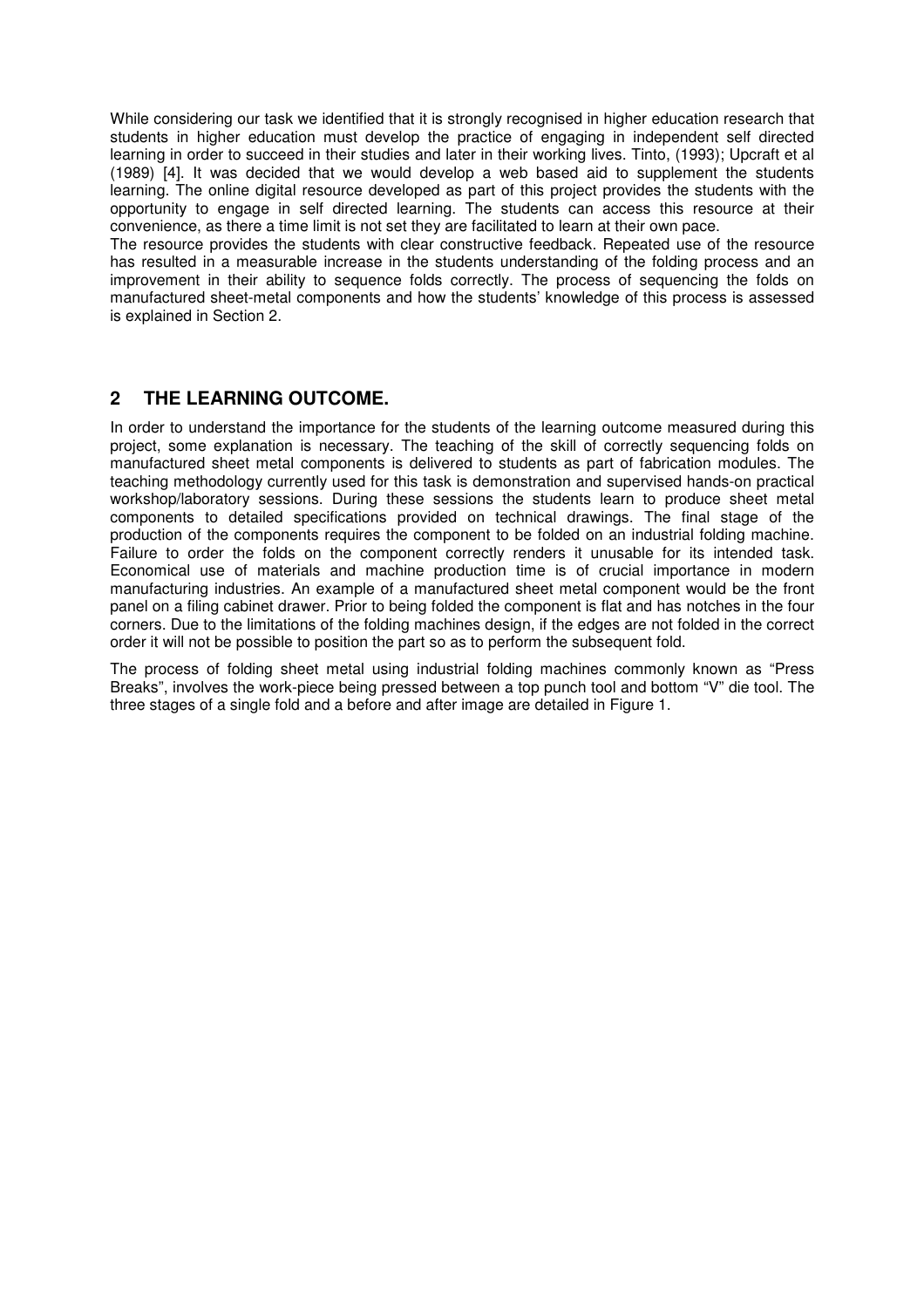

#### **Figure 1.**

The component on which the student is assessed is detailed in Figure 2 below. There are a total of four folds required on the part, as mentioned earlier these folds must be conducted in the correct sequence for the successful completion of the task.

Component with four folds complete.

#### **Figure 2.**

There are software packages such as LVD Cadman B3D [5] which allow the sequencing of the folds to be proofed using virtual modelling. These have been developed due to difficulties experienced by manufactures in the sequencing of folds correctly and the wasteful and time consuming consequences of incorrect fold sequencing. These packages are a very useful tool, however they can be expensive and not all manufacturers or engineering educators can afford them, hence the need for the student to learn this important skill. The task requires the student to conceptualise each fold in sequence and to identify and list fold sequences which can be completed successfully. For example the correct fold sequence for the component in Figure 2 is illustrated in Figure 3.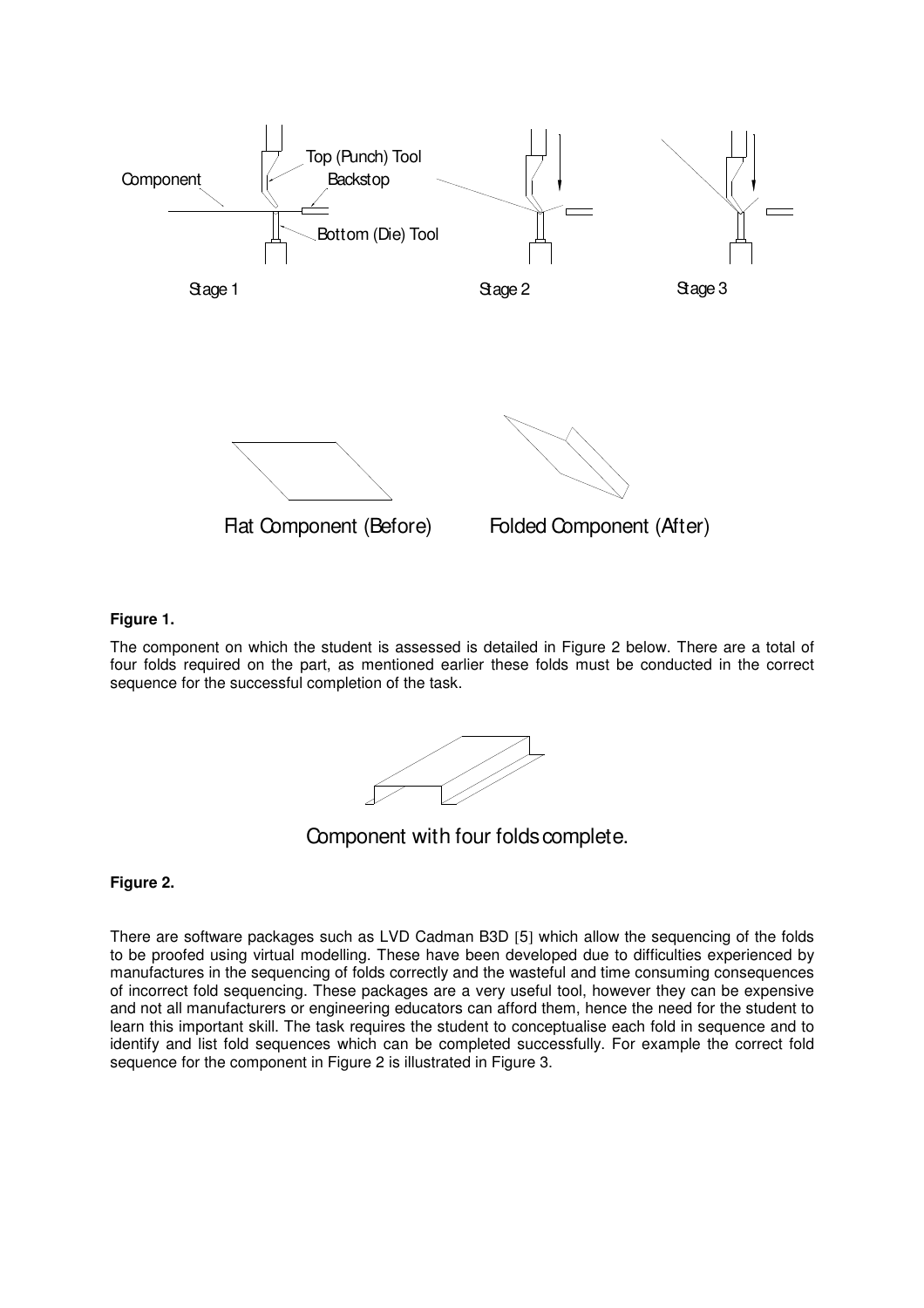

# Correct Fold Sequence is A,B,D,C.

#### **Figure 3.**

If the student attempted to use the fold sequence A, B, C, D. Fold D could not be achieved since the part could not be positioned correctly as illustrated in Figure 4 below.



#### **Figure 4.**

As access to the industrial folding machine used for this task is limited to a single user for a short period of time it was decided that online resource which gave the students an opportunity to verify their fold sequence selections would be of considerable benefit. Through this resource the students are provided with feedback in the form of a video of the part being folded using the fold sequence they have selected. A Facebook account named Folding Tutorial [7] was set up for this purpose, a variety of problems were made available to those wishing to engage. The students made a selection from the multiple choice fold sequences solutions. Each solution directed them to start of a pre recorded video showing the part being folded using the fold sequence solution they have selected. Regardless of whether they have selected the correct sequence or not they were provided with instant feedback. If they selected an incorrect folding sequence they were advised in the video, of the reason why their selection did not work.

#### **3 THE STUDENT SURVEY**

To assess the effectiveness of this resource as an aid to the students learning, twenty engineering students who took the fabrication module in question were surveyed. All ethical issues were addressed in line with Dublin Institute of Technology guidelines [6]. The participants partook of their own free will and were afforded total anonymity. A quantitative approach was adopted for the collection of the data for his project. A survey was generated with questions set out under a variety of headings relating to the students learning, ease of use, clarity of information and the variety depth of coverage of the questions posed. Students were requested to give ratings out five for their satisfaction relating to elements under each heading. Data was gathered under these headings and was subjected to quantitative analysis as detailed in Figure 9.